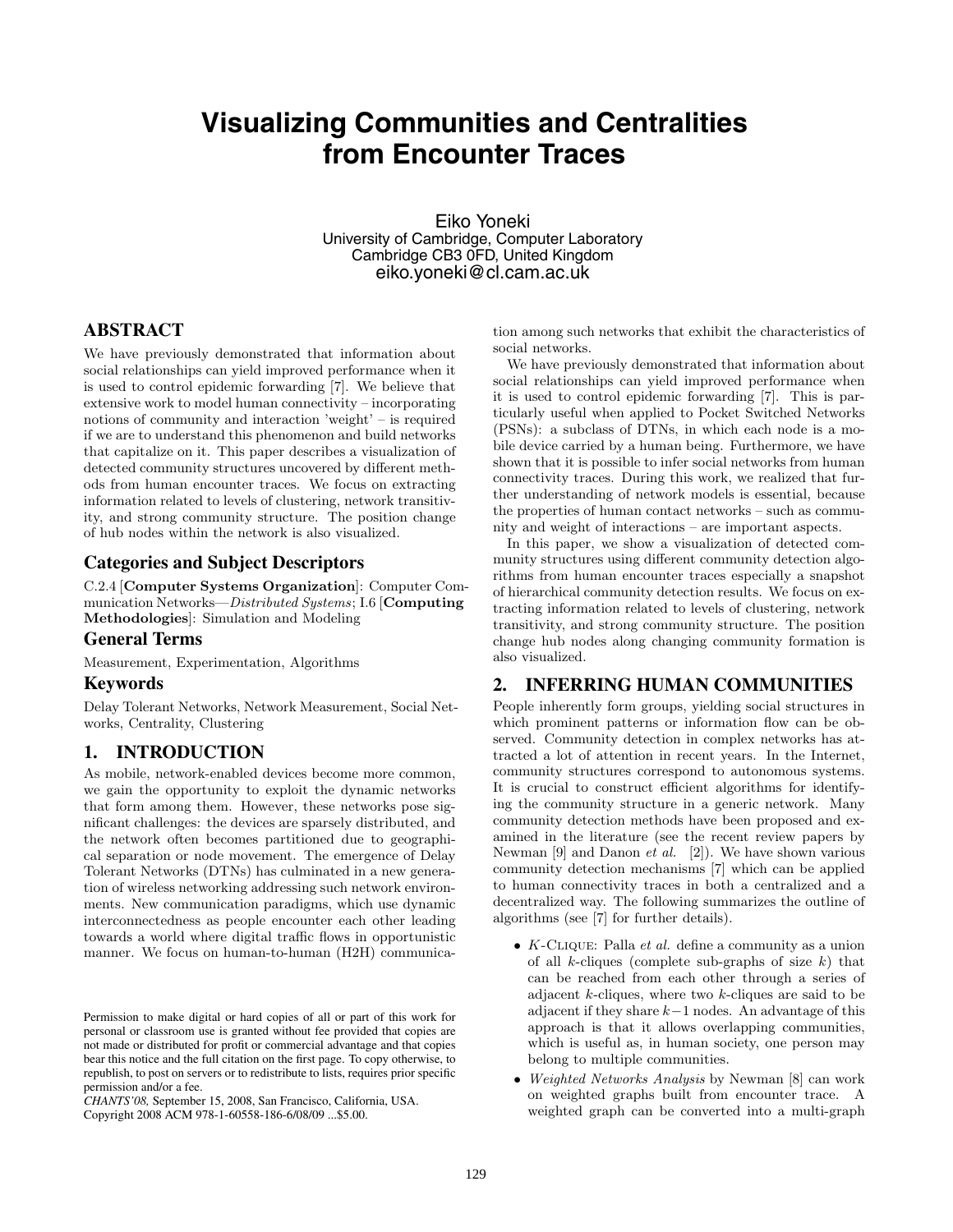

**Figure 1: Communities - SIMPLE and K-Clique (CAM trace)**

with many unit edges.

*• Fiedler Clustering*: The eigenvector for the nonzero smallest eigenvalue of a Laplacian matrix is called the Fiedler vector [5]. This vector can be used for decomposing graphs into structural components.

As self-organizing networks, we would also ask whether the mobile devices can sense and detect their own local communities instead of relying on a centralized server, which leads to the area of distributed community detection. We have shown three different algorithms named SIMPLE, *K*-CLIQUE and MODULARITY, for distributed community detection, and they proved that the detecting accuracy can be up to 85% of the centralized *K*-CLIQUE algorithm. See [7] for the details.

### **3. VISUALIZING COMMUNITIES**

The quantitative understanding of human dynamics is difficult and has not yet been explored in depth. The emergence of human interaction traces from online and pervasive environments allows us to understand details of human activities. For example, the Reality Mining project [4] collected proximity, location and activity information, with nearby nodes being discovered through periodic Bluetooth scans and location information from cell tower IDs. Several other groups have performed similar studies. Most of these [4] [3] use Bluetooth to measure device connectivity, while others [6] rely on WiFi. The duration of experiments varies from 2 days to over one year, and the numbers of participants vary. We have analyzed various traces from Crawdad database [1] listed below and Table 1 summaries the configuration.

We show a snapshot of visualization in Fig. 1 and Fig. 2, where detected communities with different algorithms are depicted. Fig. 1 shows the community structures of the CAM trace, where distinct two communities are observed. The CAM trace contains the encounter log of the first and second year undergraduate students. Both *SIMPLE* from the distributed detection and *K-Clique* depict similar results. Fig. 2 demonstrates hierarchical structures of communities by *Fiedler Clustering*. The Cambridge result shows two clusters clearly.

### **4. INFLUENCE OF HUB NODES**

We have defined hubs based on the following centralities (see [11] for further detail). Hub nodes are influential nodes within the network.

| Experimental data set          | MIT       | <b>UCSD</b> | CAM       | INFC06    | <b>BATH</b> |
|--------------------------------|-----------|-------------|-----------|-----------|-------------|
| Device                         | Phone     | <b>PDA</b>  | iMote     | iMote     | РC          |
| Network type                   | Bluetooth | WiFi        | Bluetooth | Bluetooth | Bluetooth   |
| Duration (days)                | 246       | 77          | 11        | 3         | 5.5         |
| Granularity (seconds)          | 300       | 600         | 120       | 120       | Continuous  |
| Number of Experimental Devices | 97        | 274         | 36        | 78        | 7431        |
|                                |           |             |           |           |             |

**Table 1: Characteristics of the experiments**

- *•* **DEGREE Hub:** The total degree of each node over the entire duration of the trace indicates the popularity of the node (*Degree Centrality*).
- *•* **RANK Hub:** The frequency that a node is used to relay data to other nodes indicates the *Betweenness Centrality*. We simulated flooding over the temporal graph extracted from the trace and counted the number of times each node is used for relaying the data.
- *•* **CROSS Hub:** The appearance of a node at different locations indicates that it has *Mobility Centrality*.

We visualize the position of hub nodes within the network leading to discover the characteristics of hub nodes. Fig. 3 depicts network evolution over a period 15 minutes in the UCSD trace (taken from our visualization work [10]). The network exhibits a small-world-like formation at first, which breaks down into two groups, each forming a star topology. The node 35 with dotted circle positions always center of a clique, while the node 19 with double circles takes place at the edge of a cluster.

### **5. CONCLUSIONS**

In this paper, we show visualization of detected community structures uncovered by different community detection algorithms from human encounter traces. The movement of hub nodes within the network is also visualized. Visualizing dynamic node behavior gives an aid to understand complex network structure and network transitivity. We are currently working on integrating location information in visualization.

### **6. REFERENCES**

- [1] D. College. http://crawdad.cs.dartmouth.edu/index.php, 2007.
- [2] L. Danon, J. Duch, A. Diaz-Guilera, and A. Arenas. Comparing community structure identification, 2005.
- [3] Haggle Project, http://www.haggleproject.org, 2008. [4] N. Eagle et al. Reality mining: sensing complex social
- systems. *Personal and Ubiquitous Computing*, 10(4):255–268, 2006.
- [5] M. Fiedler. A property of eigenvectors of nonnegative symmetric matrices and its application to graph theory. *Czech Math J.*, 25, 1975.
- [6] T. Henderson et al. The changing usage of a mature campus-wide wireless network. In *Proc. Mobicom*, 2004.
- [7] P. Hui et al. BUBBLE Rap: Social Based Forwarding in Delay Tolerant Networks. In *proc. MobiHoc*, 2008.
- [8] M. Newman. Analysis of weighted networks. *Physical Review E*, 70:056131, 2004.
- M. Newman. Detecting community structure in networks. *Eur. Phys. J. B*, 38:321–330, 2004.
- [10] E. Yoneki et al. Visualizing Community Detection in Opportunistic Networks. In *ACM CHANTS*, 2007.
- [11] E. Yoneki et al. Distinct Types of Hubs in Human Dynamic Network. In *EuroSys Socnet*, 2008.